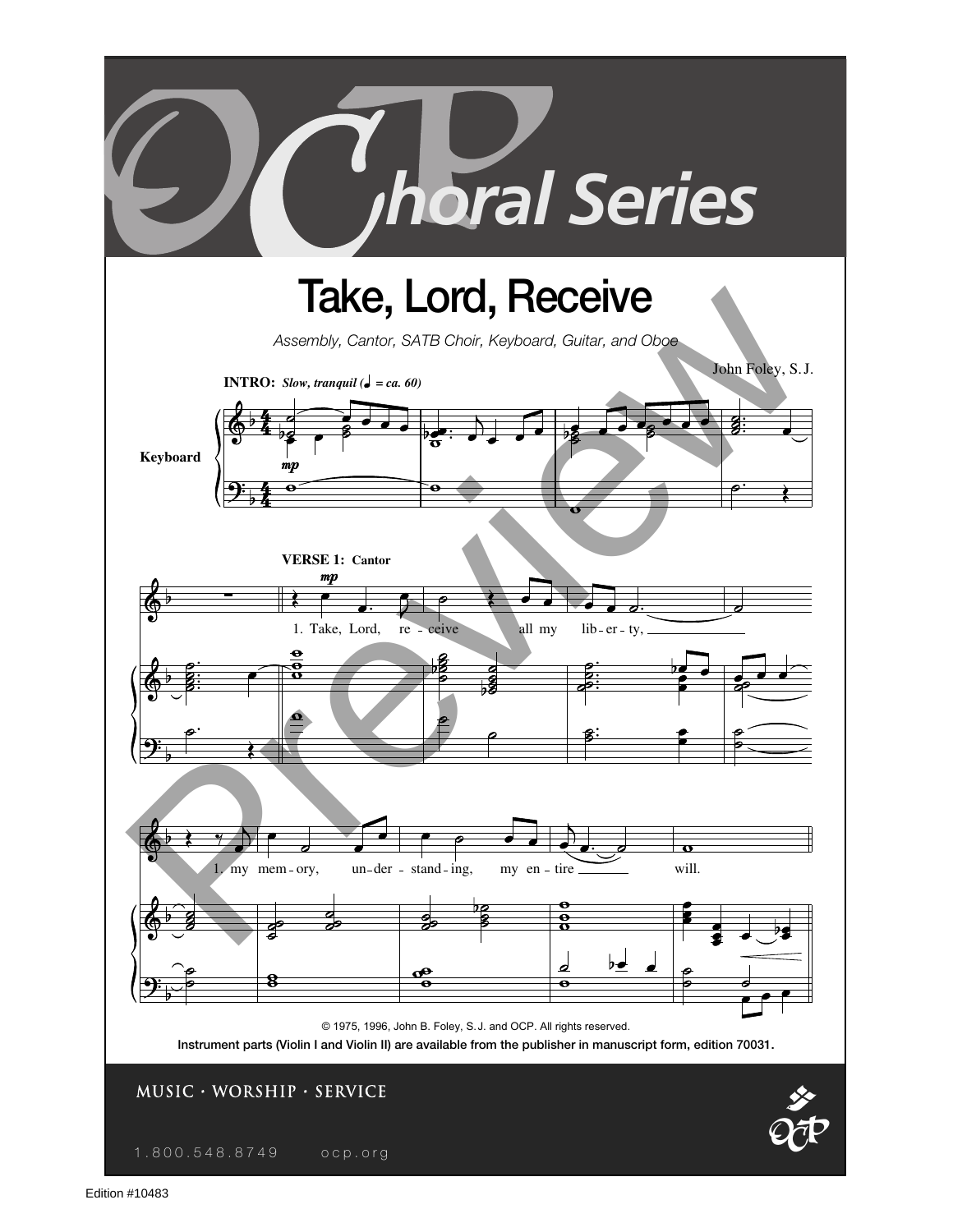

 $\blacktriangle$ 

Б

Edition 30110309 Take, Lord, Receive

 $\mathbf{o}$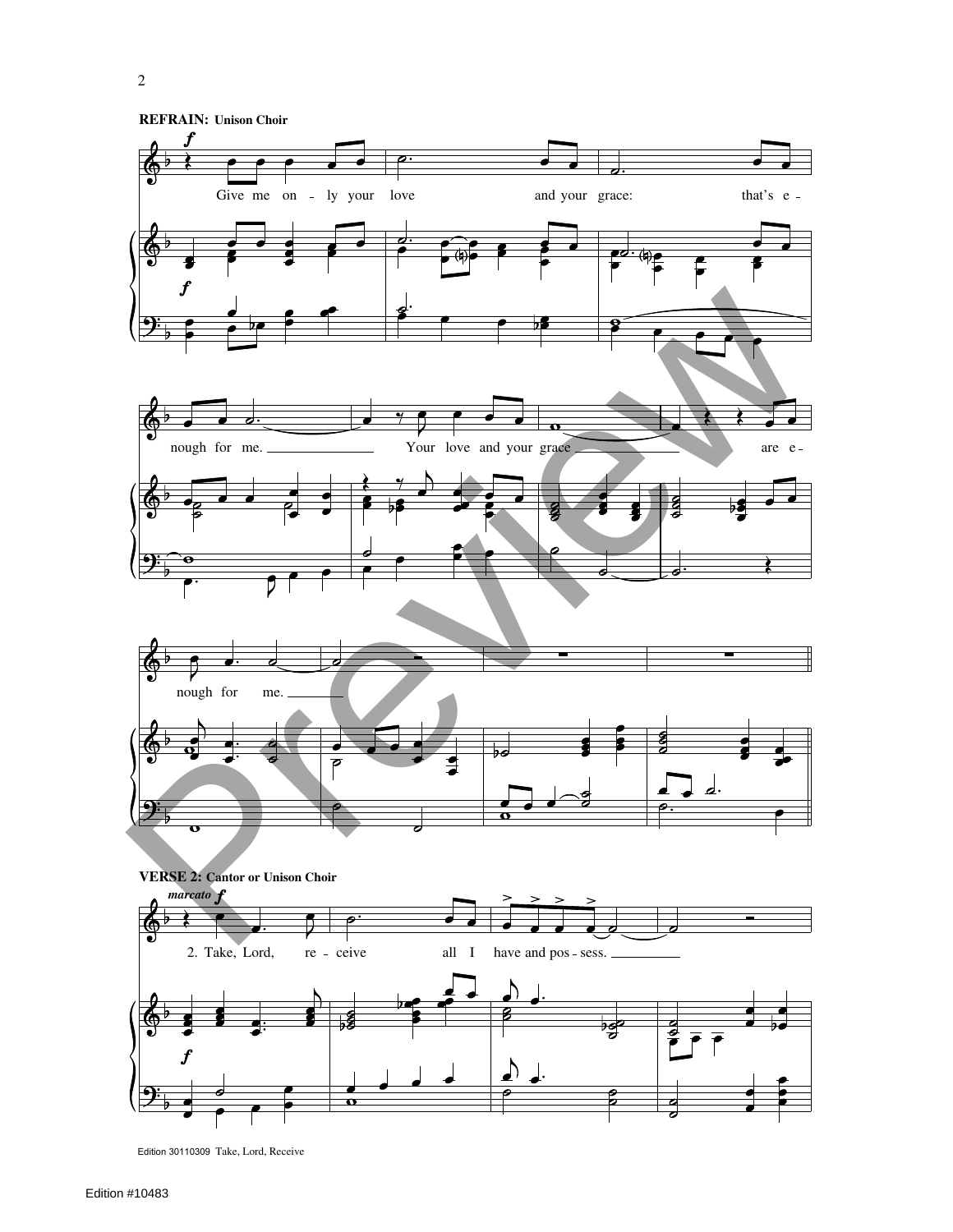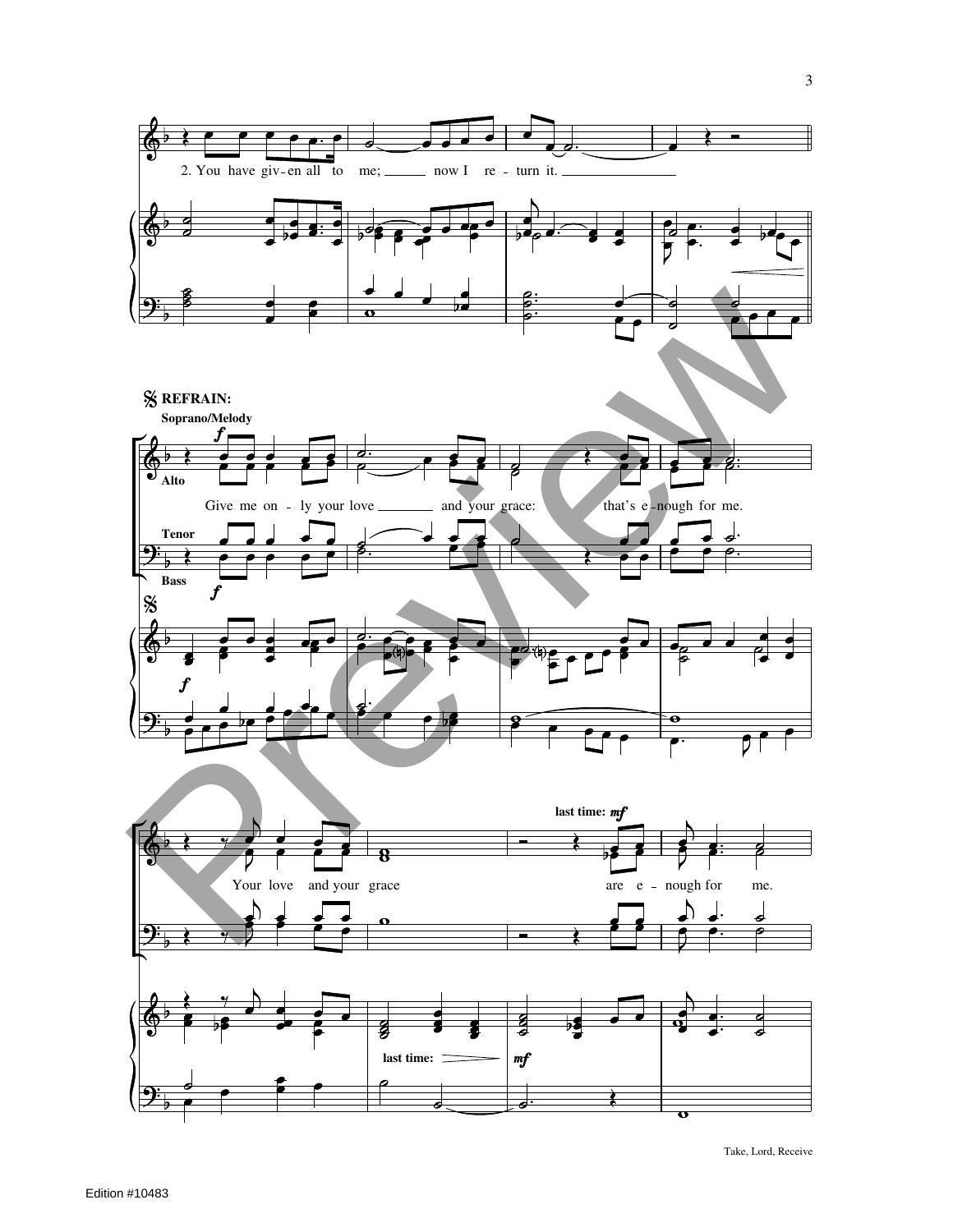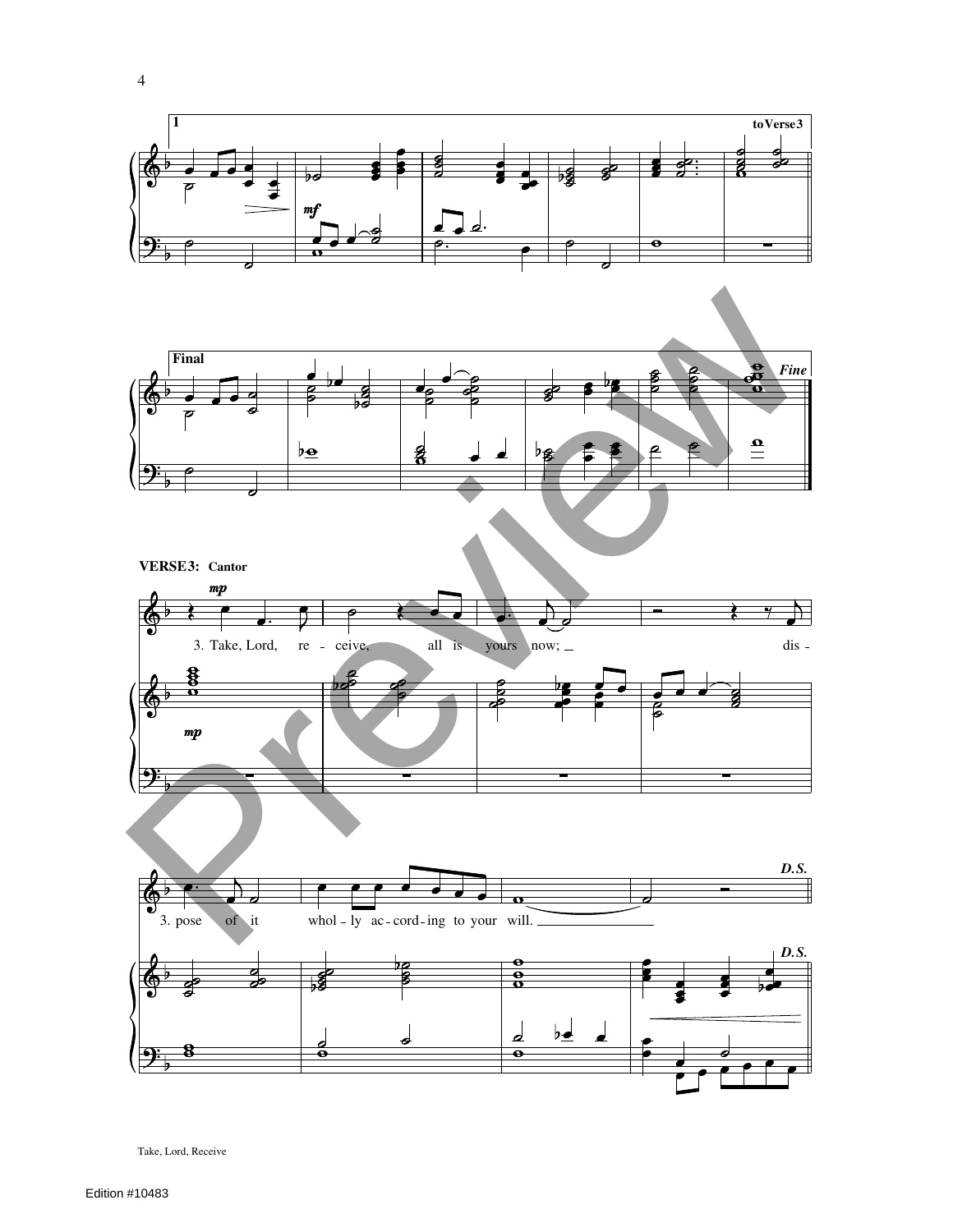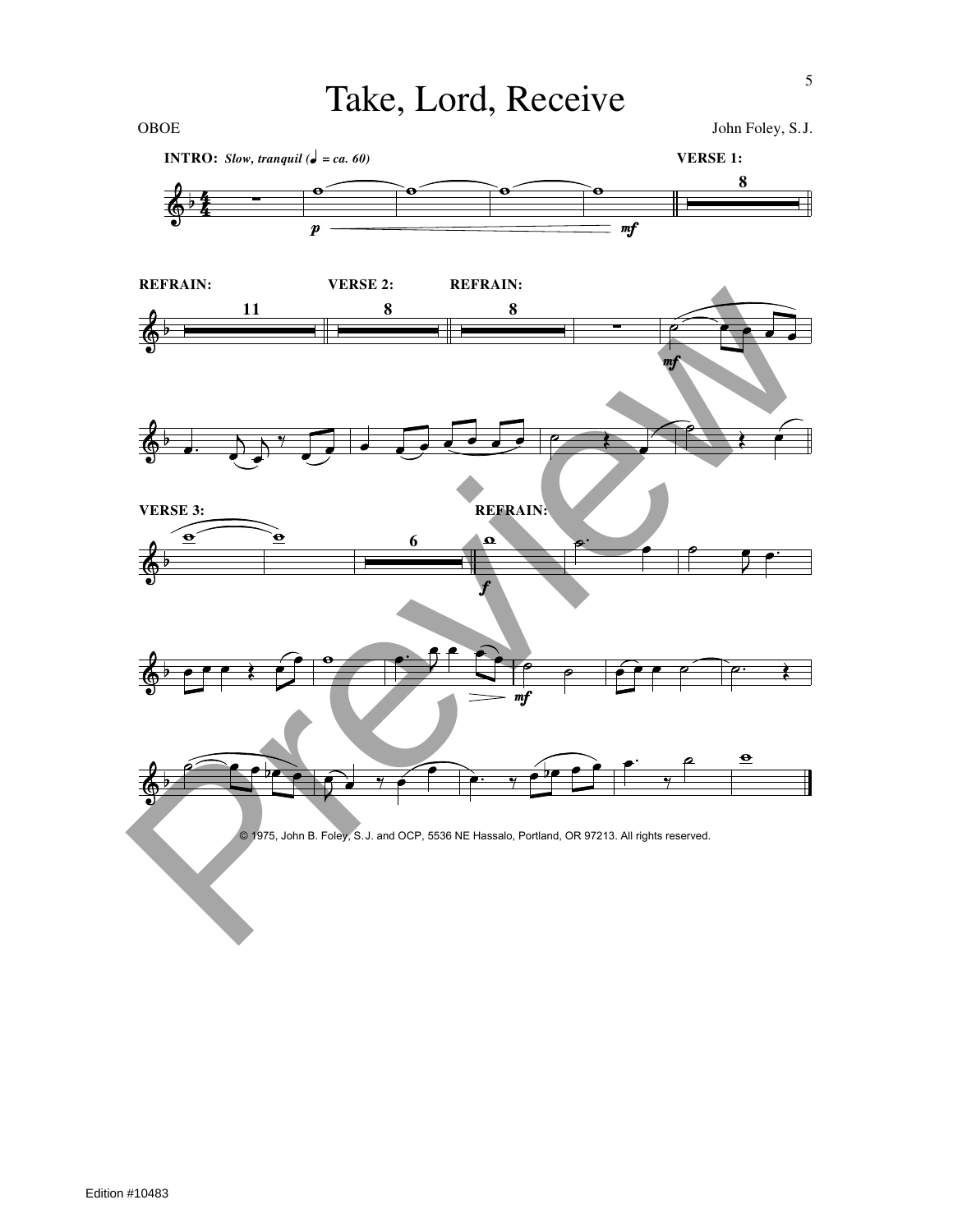*\*(Guitar/Vocal)*

John Foley, S. J.



© 1975, John B. Foley, S.J. and OCP, 5536 NE Hassalo, Portland, OR 97213. All rights reserved.

**\*Guitar/vocal arrangement not intended for use with keyboard/choral arangement. \*\*Solo may be played on recorder, oboe, flute, cello or other C instrument.**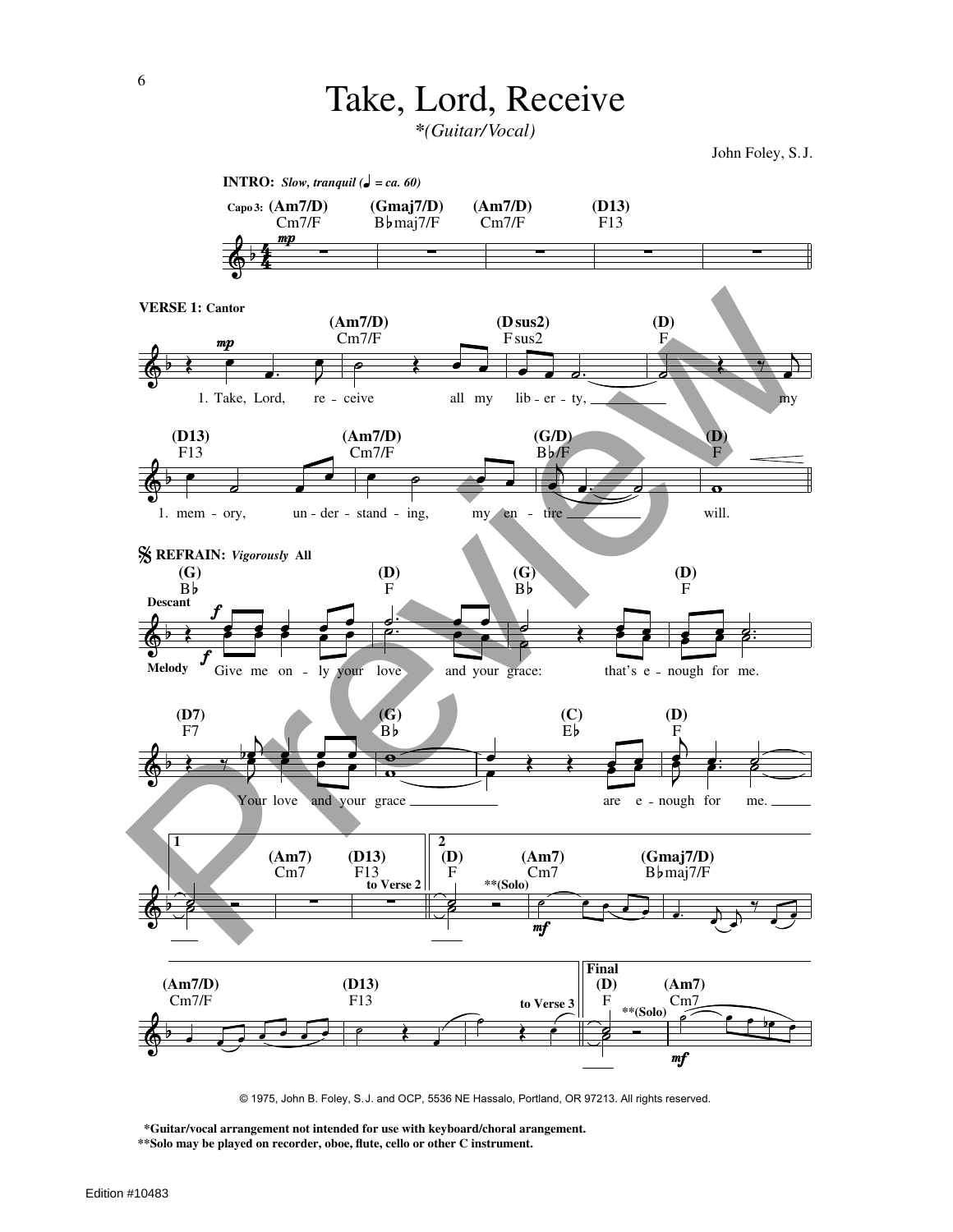